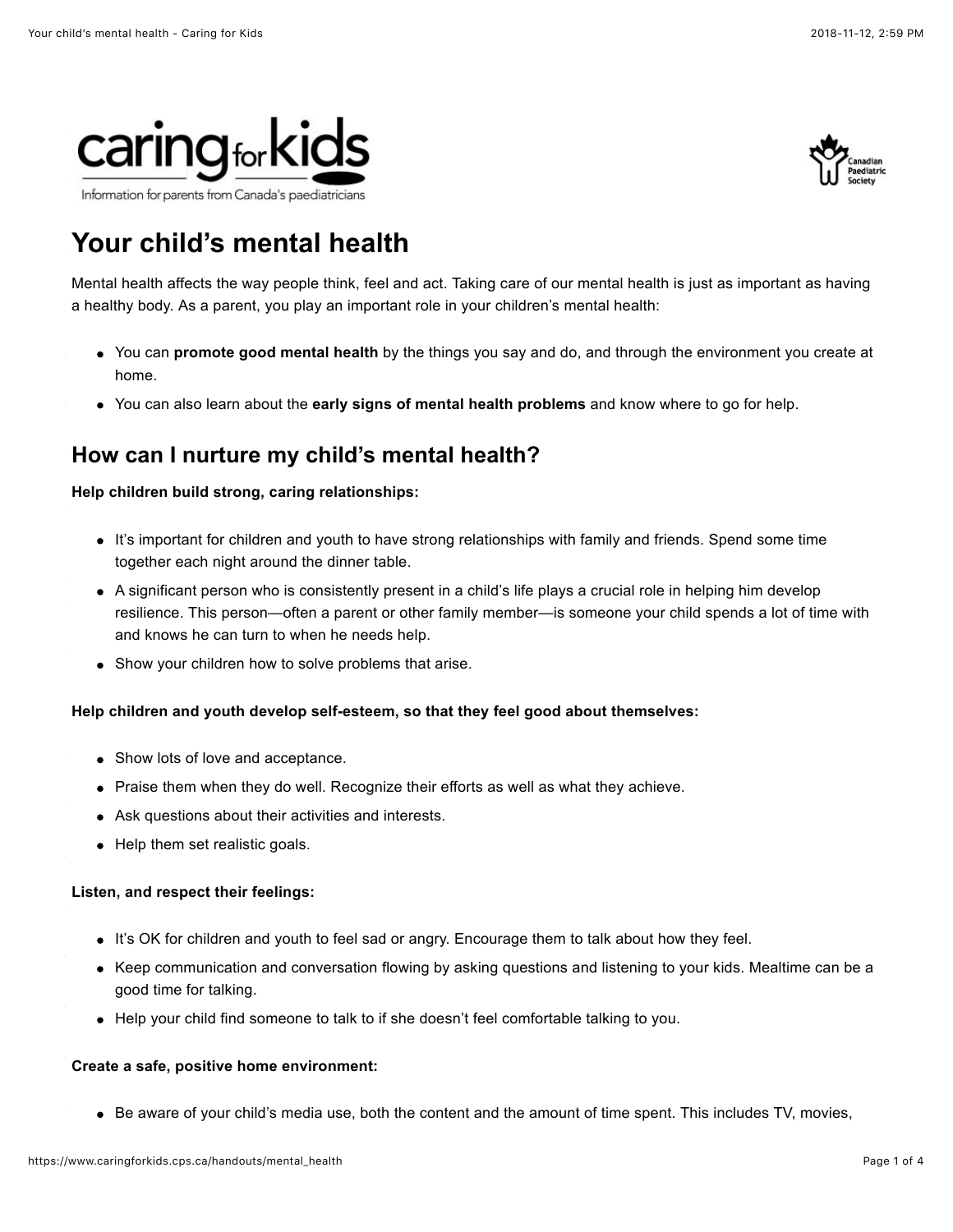Internet, gaming devices (whether hand-held, or played through a computer or TV). Be aware of who they might be interacting with in chatrooms and online games.

- Be careful about discussing serious family issues—such as finances, marital problems, or illness—around your children. Children can worry about these things.
- Provide time for physical activity, play, and family activities.
- Be a role model by taking care of your own mental health: Talk about your feelings. Make time for things you enjoy.

#### **In difficult situations, help children and youth solve problems:**

- Teach your children how to relax when they feel upset. This could be deep breathing, doing something calming (such as a quiet activity they enjoy), taking some time alone, or going for a walk.
- Talk about possible solutions or ideas to improve a situation and how to make it happen. Try not to take over.

#### **How common are mental health problems among children and youth?**

One out of every five children and youth in Canada (20%) has a diagnosable mental health condition. Examples include attention deficit hyperactivity disorder (ADHD), anxiety, depression, substance abuse, eating disorders and learning disabilities. Many more children have milder but significant emotional and behavioural problems.

Unfortunately, too many children and youth don't get help soon enough. Mental health disorders can prevent children and youth from succeeding in school, from making friends or becoming independent from their parents. Children and youth with mental health disorders may have trouble reaching their developmental milestones.

The good news is that **mental health disorders are treatable**. There are many different approaches to helping children and youth struggling with emotional or mental health problems. Getting help early is so important. It can prevent problems from becoming more serious, and can lessen the effect they have on your child's development.

### **How do I know if my child or youth has a mental health problem?**

All children and youth are different. If you're concerned your child may have a problem, look at whether there are changes in how he or she is thinking, feeling or acting. Mental health problems can also lead to physical changes. Also ask yourself how your child is doing at home, at school and with friends.

# **Changes in thinking**

- Saying negative things about himself, or blaming himself for things beyond his control.
- Trouble concentrating.
- Frequent negative thoughts.
- Changes in school performance.

### **Changes in feelings**

- Reactions or feelings that seem bigger than the situation.
- Seeming very unhappy, worried, guilty, fearful, irritable, sad, or angry.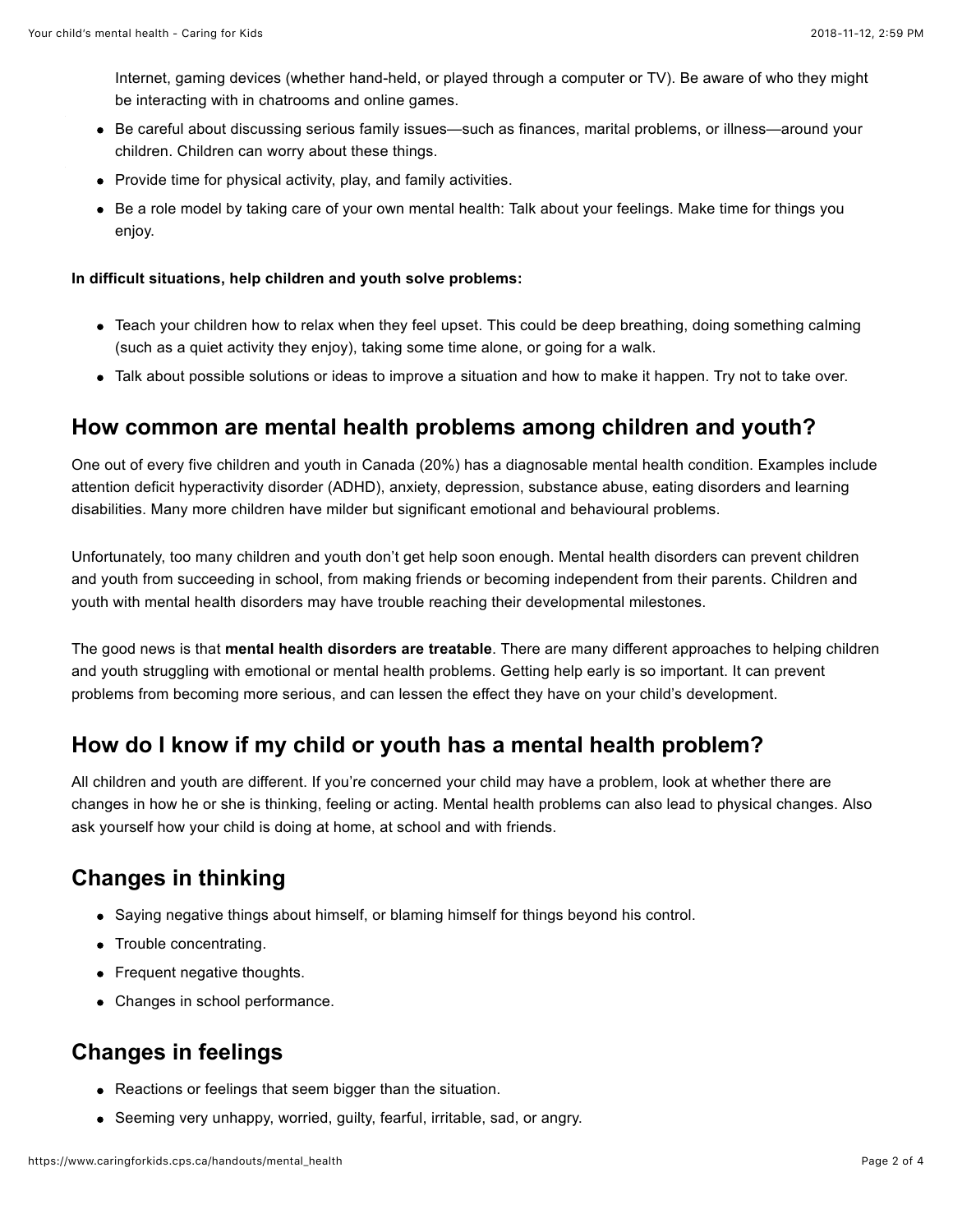Feeling helpless, hopeless, lonely or rejected.

### **Changes in behaviour**

- Wanting to be alone often.
- Crying easily.
- Showing less interest in or withdrawing from sports, games or other activities that she normally enjoys.
- Over-reacting, or sudden outbursts of anger or tears over fairly small incidents.
- Seeming quieter than usual, less energetic.
- Trouble relaxing or sleeping.
- Spending a lot of time daydreaming.
- Falling back to less mature behaviours.
- Trouble getting along with friends.

### **Physical changes**

- Headaches, tummy aches, neck pain, or general aches and pains.
- Lacking energy, or feeling tired all the time.
- Sleeping or eating problems.
- Too much energy, or nervous habits such as nail biting, hair twisting or thumb-sucking.

**Remember**: Just because you notice one or more of these changes does not mean your child or youth has a mental health problem.

# **Where do I go for help?**

There are many ways to help your child achieve good mental health. Sharing your concerns with the doctor is one of them.

### **Talk to your child's doctor:**

- if the behaviours described above last for a while, or if they interfere with your child's ability to function;
- if you have concerns about your child's emotional and mental health;
- about your child's behavioural development and emotional health at each well-child visit.

**If your child or teen talks about suicide or harming himself, call your doctor or local mental health crisis line right away.**

#### **Source:**

[The Canadian Paediatric Society Guide to Caring for Your Child from Birth to Age 5](http://www.web.cps.ca/English/publications/bookstore/BirthToAgeFive.htm)